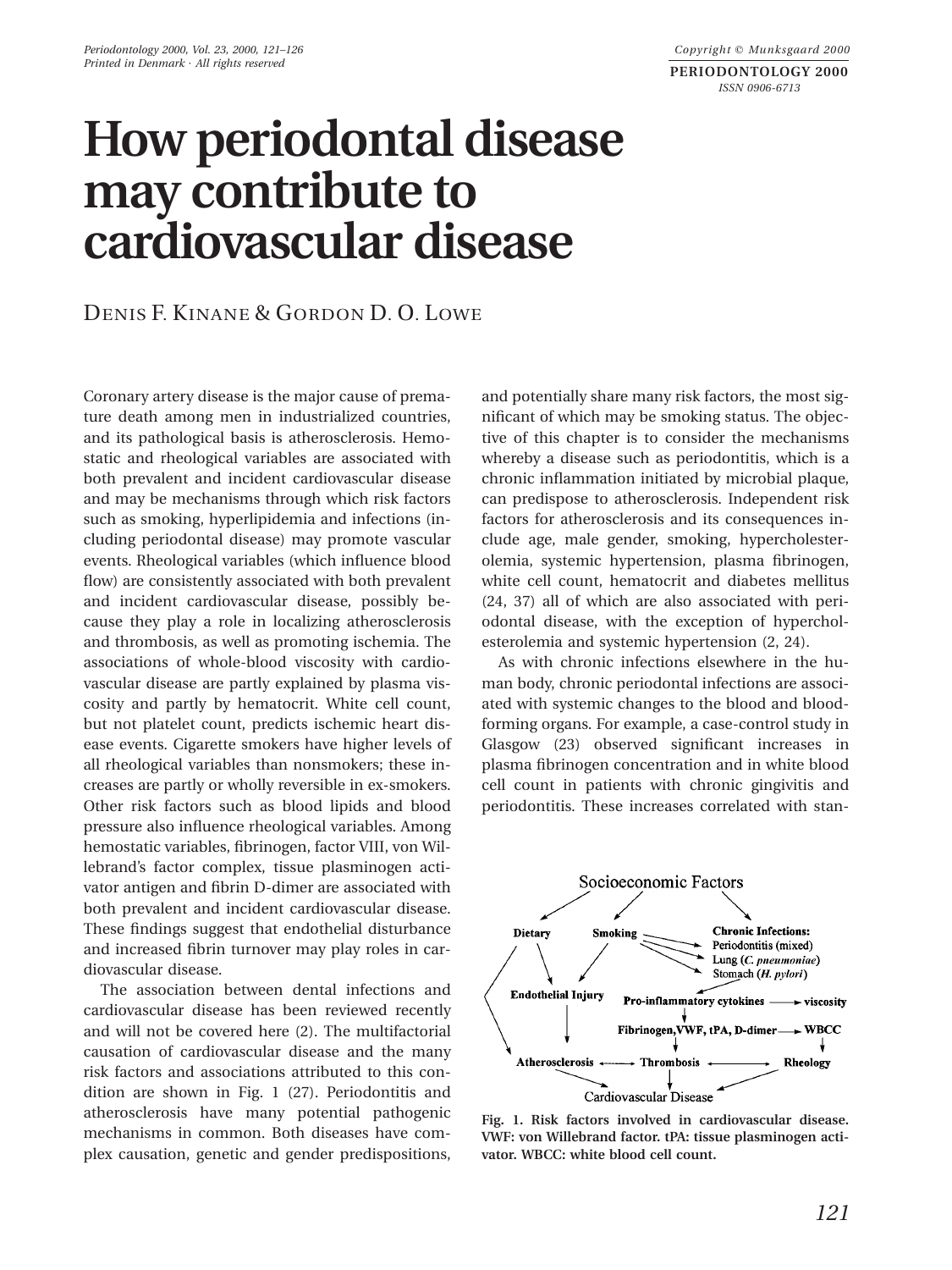dard indices of infection severity, and were not attributable to group differences in confounding variables such as smoking habit or social class (23). Other common chronic infections, such as *Helicobacter pylori* gastritis and *Chlamydia pneumoniae* pneumonitis, have also been associated with increased risk of ischemic heart disease and with increased plasma levels of fibrinogen and of other acute-phase reactant proteins such as C-reactive protein (33, 41). Hence, it has been postulated that changes to the blood and blood-forming organs such as hyperfibrinogenemia may be common mechanisms through which infections may promote increased risk of ischemic diseases (23, 33, 42).

## **Pathological processes underlying ischemic events**

Four processes may be relevant when considering links between variation in the blood and bloodforming organs and ischemic events: atherosclerosis; arterial thrombosis at the site of a ruptured atherosclerotic plaque; thromboembolism; and the effect of blood viscosity (the intrinsic flow resistance of blood) distal to an atherothrombotic stenosis/occlusion or to an embolic occlusion (Fig. 1).

Atherosclerosis is the focal thickening of arterial intima and media, which tends to occur at bifurcations and bends; that is, sites of flow disturbance where non-laminar or turbulent flow conditions are encountered. These cellular reactions may be a response to endothelial injury, mediated by cytokines and growth factors (40). Infections (including periodontal, *H. pylori* and *C. pneumoniae* infections) may be one cause of such injury; as may smoking, hypertension, hyperlipidemia, homocysteinemia and oxidant stress.



**Fig. 2. Monocyte adherence to endothelium, followed by migration between endothelia attracted by chemokines and then deposition of monocyte in subintimal region**

Arterial thrombosis often occurs after rupture of an atheromatous plaque, which exposes flowing blood to subendothelial collagen and other fibers (which activate platelets) and to subendothelial tissue factor. The importance of thrombosis in precipitating these ischemic events has been shown by the beneficial effects of antiplatelet drugs (such as aspirin), anticoagulant drugs (such as heparin) or thrombolytic drugs (such as streptokinase or tissue plasminogen activator) in large randomized controlled trials (8, 18).

Thromboembolism resulting in systemic arterial occlusion is also a common cause of stroke or critical limb ischemia.

Increased blood viscosity is determined by the composition of the blood: hematocrit; plasma protein pattern; and red cell deformability by shear forces.

The importance of increased blood viscosity in the promotion of ischemia has been demonstrated by the increased risk of ischemic and thrombotic events in the uncommon overt hyperviscosity states such as polycythemia (increased hematocrit due to excess red blood cell production) and the fact that rapid reduction in viscosity (such as by apheresis procedures) may cause rapid symptomatic improvement (26).

## **Initiation of atherosclerosis**

The initiation of atherosclerotic plaques is thought to be the focal accumulation of lipids (cholesterol esters derived from low-density lipoproteins) and other plasma proteins in the arterial intima (49). The role of monocyte-derived macrophages in this development has become increasingly clear (32). Several studies indicate that monocytes adhere to and penetrate the endothelium during the early stages of atherosclerotic plaque formation (39), aided by adhesion molecules, chemotactic cytokines (chemokines) and proinflammatory cytokines (Fig. 2). These cells become engorged with oxidized low-density lipoproteins and so produce the characteristic foam cells (21). Monocytes transform to macrophages within the lesions, which may cause further destruction by releasing enzymes (11) leading to intramural thrombosis and/or they may enlarge the plaque by releasing mitogenic factors such as platelet-derived growth factor. Fibrin degradation products appear to be involved in both the intramural thrombotic events and have chemotactic and mitogenic properties (44, 46) that will further propagate the lesion and lead to smooth muscle cell proliferation, which produces a fibro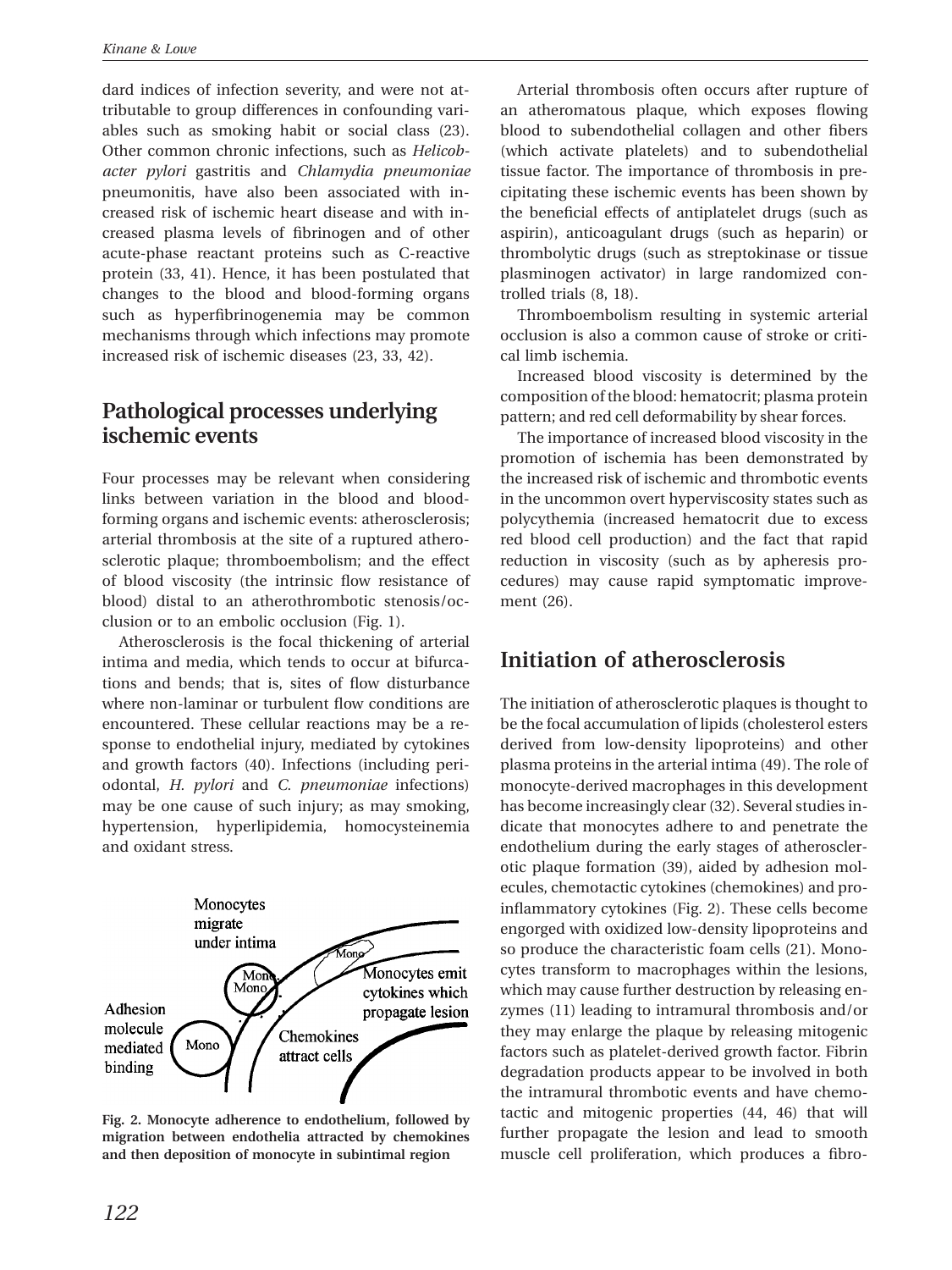muscular cap beneath the endothelium and subsequently ischemia (4, 6). Adherence of blood monocytes to the vascular endothelium, followed by their migration beneath the intimal endothelium, are considered initiating events in the formation of the characteristic foam cells of atheromas (Fig. 2).

# **Smoking**

Hemostatic and rheological variables are risk factors for cardiovascular disease and these variables correlate with smoking (27) (Fig. 1). Furthermore, smoking is increasingly accepted as a risk factor for periodontitis and has been shown to affect various aspects of the host immune response (1).

From a biological viewpoint, smoking may have an adverse effect on fibroblast function (38), chemotaxis and phagocytosis by neutrophils (20, 22), immunoglobulin production (17, 19) and induction of peripheral vasoconstriction (7). Healing responses are impaired in smokers, and this phenomenon might be related to the reportedly impaired function of fibroblasts in smokers (38). Thus smoking, as well as systemic and peripheral infections (which will be discussed subsequently), may produce endothelial irritation through noxious agents, antigenic effects and/or stimulation of proinflammatory cytokines, and these may affect the host inflammatory and immune systems adversely, causing disease. Smoking therefore has potential pathogenic properties that may result in both atherosclerosis and periodontal disease, and smoking is recognized as a shared risk factor or confounding variable given the links between smoking and indices of socioeconomic deprivation. One point worth emphasizing is that the lifestyles of smokers may be different, and their ability to ignore public health messages (as well as the biological effects of smoking) may predispose them to cardiovascular disease through poor diet, lack of exercise and other unhealthy lifestyle practices. The same individuals may also be prone to ignoring dental health advice, which may result in poor oral hygiene practices and thus an exaggerated periodontal disease process.

# **Infectious diseases**

There is now extensive literature suggesting that cardiovascular disease may be related to infectious diseases (10). The pathological changes noted in ischemic vascular disease have considerable overlap with

those caused by a range of infections, including periodontal disease. The question of whether infection can predispose to atherosclerosis is still unanswered, but certainly viral and bacterial pathogens have been considered to play either a direct or indirect role in the initiation of atherosclerosis. With respect to viruses, the link with cytomegalovirus appears to be worthy of discussion (29). Cytomegalovirus has been noted to have an affinity for vascular endothelium (30) and in particular atheromatous plaques (45) where it can be detected by messenger RNA (mRNA) *in situ* hybridization techniques. Similarly herpes virus inclusions and herpes mRNA have been detected in the intima cells and atheromatous plaques (3, 15), where they may cause accumulation of low-density lipoproteins (31).

*C. pneumoniae* is an intracellular gram-negative bacterium which is known to survive within macrophages for years (9). Saikku et al. (41) found that high antibody titers against *C. pneumoniae* were associated with chronic coronary artery disease and acute myocardial infarction. In addition, *Candida albicans* has recently been demonstrated *in vitro* to induce proinflammatory cytokines and adhesion molecule upregulation on endothelial cells (12). These pathogenic features may enhance atheromatous plaque formation in candidal bacteremia, as they would contribute to leukocyte recruitment under the intima.

Thrombogenesis is intimately related to atherogenesis, and hypercoagulable or pro-thrombotic states are considered to predispose to ischemic disease. Fibrinogen is probably the most important factor involved in this hypercoagulable state, and high levels of this acute-phase protein are associated with cardiovascular disease (27) (Fig. 1). Plasma fibrinogen levels are known to increase in many infectious diseases, including *C. pneumoniae* and *H. pylori* infections (34), and research in our laboratories has revealed that fibrinogen levels and white cell counts are increased in patients with periodontal disease (24). Infections such as periodontal disease result in an increase in other acute-phase plasma proteins, which include C-reactive protein.

# **General mechanisms by which infections may produce atherosclerosis**

## **Monocyte-derived cytokines**

The proinflammatory cytokines produced by monocytes (IL-1, IL-6 and tumor necrosis factor  $\alpha$ ) inhibit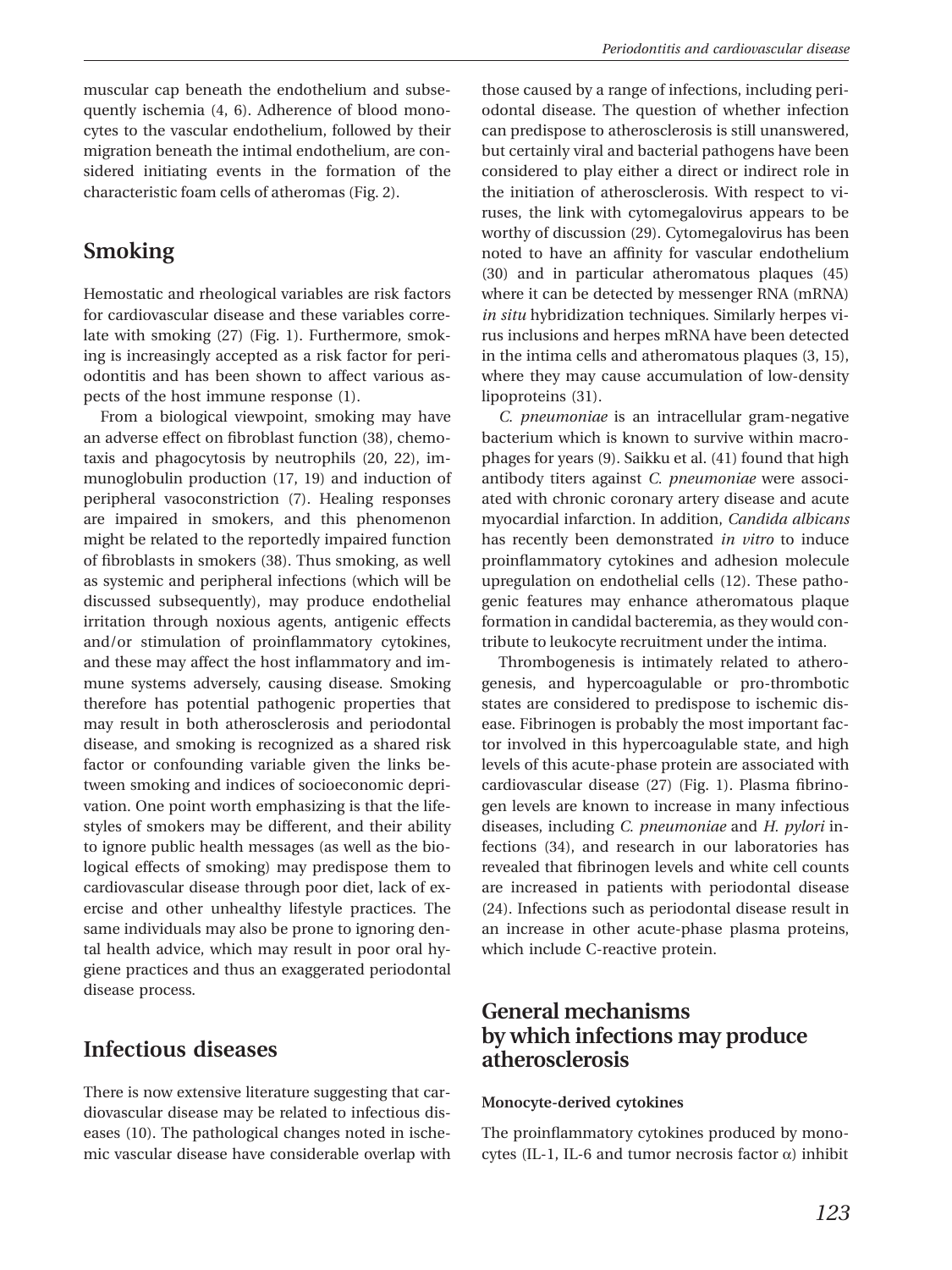lipoprotein lipase and thus lipemia is a prominent feature of chronic infections (5) but also upregulates adhesion molecule expression on endothelial cells (13) and can stimulate mitogenesis and fibrinogen production. These cytokines only achieve high circulating levels in severe sepsis syndromes in which they are associated with pyrexia and fever. However, circulating plasma levels of IL-6 are also increased in smokers (25), correlating with the elevated fibrinogen levels and white cell counts in smokers. These findings may partly result from chronic oral (or lung) infections in smokers. As mentioned previously, monocyte infiltration into the subintima is a crucial pathogenic process in plaque development, and clearly the monocyte is crucial as both an infiltrating cell and a cell that can initiate the process by releasing cytokines, upregulating adhesion molecules and binding to them. The monocyte can also produce IL-8, a chemotactic factor that will aid in the recruitment of more leukocytes to this area.

#### **Periodontally specific mechanisms**

Periodontal disease is capable of predisposing to vascular disease given the abundance of gram-negative species involved, the readily detectable levels of proinflammatory cytokines in crevicular fluid, the dense immune cell infiltrates involved, the association of peripheral fibrinogen and white cell counts (24), and the extent and chronicity of this disease.

### **Effect of lipopolysaccharide**

Infections produce changes in lipid metabolism which may favour atherosclerosis (43). As mentioned previously, proinflammatory cytokines such as tumor necrosis factor  $\alpha$  and IL-1 inhibit lipoprotein lipase (5) and bacterial products such as lipopolysaccharide and muramyl dipeptide may have direct effects on endothelia such that atherosclerosis is promoted (36). Infections increase plasma fibrinogen levels, and these acute-phase proteins are significantly linked to atherosclerosis and also to infectious states, including the presence of periodontal disease.

Lipopolysaccharide is released as extracellular blebs from microorganisms within the periodontal pocket and may enter the diseased periodontium. It is unlikely that lipopolysaccharide will normally be free in the plasma due to efficient plasma protein binding. Bacteremia, however, or microorganism invasion may result in free lipopolysaccharide from periodontal organisms being present in the plasma. Bacteremia is considered possible following disturbance of the chronic lesion during activities such as scaling and during acute and chronic abscess conditions. Bacteremia will result in gram-negative organisms entering the circulation, where they may activate leukocytes, platelets or endothelium directly. These circulating microorganisms may also shed their lipopolysaccharide which will have a detrimental effect on lipid metabolism as outlined previously.

Lipopolysaccharide may bind to lipopolysaccharide-binding protein, a high-affinity plasma carrier protein (47). When lipopolysaccharide is bound to lipopolysaccharide-binding protein it is then able to bind to CD14 receptors, either soluble or on endothelium or on monocytes or macrophages, which would result in cellular activation. Cellular activation will produce upregulation of adhesion molecules following cellular cytokine and chemokine release. Subintimal leukocyte infiltration and proliferation of smooth muscle cells in the lesion may follow (Fig. 2). Fibrinogen and white cell count increases noted in periodontitis patients may be a secondary effect of the above mechanisms or a constitutive feature of those at risk of both cardiovascular disease and periodontitis (24) (such as smokers).

### **Hyper-reactive mononuclear phagocytes**

Hyper-reactive mononuclear phagocytes may be constitutive in susceptible individuals or may be induced in patients who smoke or those with infections such as periodontal disease. These may be induced if leukocytes are passing through lesions in vessels traversing close to areas of high proinflammatory cytokine release, lipopolysaccharide presence, matrix metalloproteinase activity or prostaglandin or protease release. These leukocytes may, by virtue of their induced hyper-responsiveness, promote atherosclerosis at distant sites, particularly in areas of disturbed blood flow.

There is also the possibility that cells such as macrophages or Langerhans cells, which recirculate under normal circumstances, may themselves be activated and enter the circulation or may activate other peripheral circulation cells, and these indirectly activated cells may have an effect at distant sites. It has also been reported that peripheral polymorphonuclear leukocytes from periodontitis patients show more than two-fold higher chemiluminescence following Fcg receptor stimulation than healthy control polymorphonuclear leukocyte (14). This polymorphonuclear leukocyte hyperreactivity may be due to these cells moving in the circulation through periodontal lesions or may be a constitutive feature of pa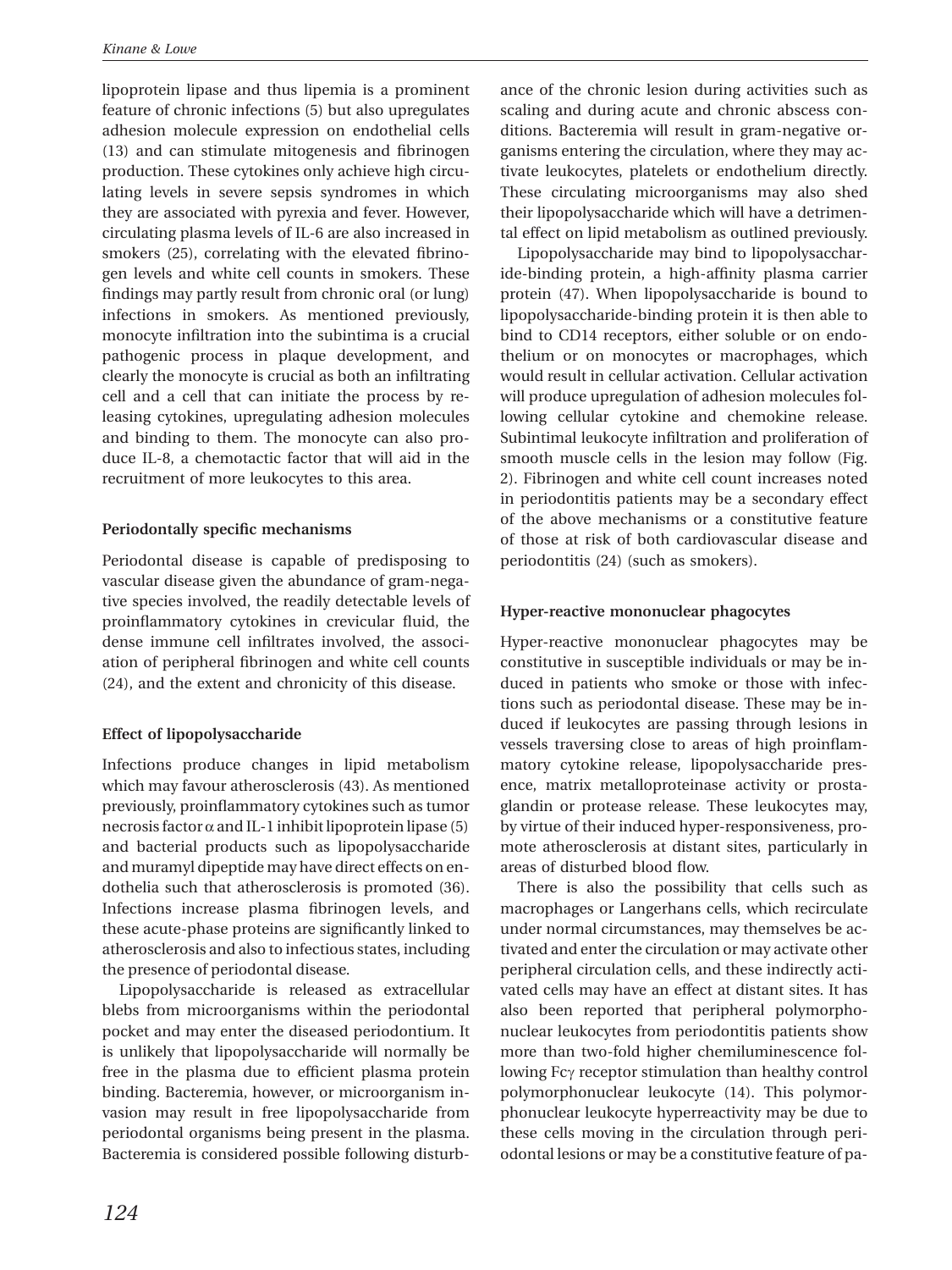tients with periodontal disease. Whatever the mechanism, these cells may similarly be capable of aiding atheroma formation. Langerhans cells may directly bind lipopolysaccharide that has infiltrated through the epithelium or lipopolysaccharide on the membranes of invading bacteria may contact these or other long-lived circulating cells. Lipopolysaccharide coming into the tissues or circulation may bind to lipopolysaccharide-binding protein and this complex may bind to either soluble or cell-bound CD14 receptors and thus activate cells. If CD14 receptors on monocytes or endothelium are activated this may encourage atheroma formation, but even if soluble lipopolysaccharide–lipopolysaccharide-binding protein– CD14 aggregates occur, these may bind to the vasculature at some point and result in atherosclerotic lesion formation, probably at sites of disturbed blood flow, and this may go some way to explaining the predisposition of certain sites to atheromas. Interestingly, patients with a form of periodontal disease termed localized juvenile periodontitis have peripheral monocytes that, when reacting with lipopolysaccharide, give increased prostaglandin  $E_2$  production (43), but membrane-bound CD14 is not correlated with monocyte hyper-responsiveness to lipopolysaccharide. *In vitro* conditions, however, reverse the hypersensitivity of localized juvenile periodontitis monocytes to approximately control levels, and it is feasible that this hyper-responsiveness is induced by the persistent infection of the periodontium rather than being a constitutive feature of localized juvenile periodontitis monocytes. Thus, there appears to be evidence for periodontal disease inducing hyper-responsive leukocytes, and this may yet be shown to have a role in atheroma production and thus provide a mechanistic link between periodontitis and atheroma formation.

A further link between smoking, monocyte responsiveness and lipopolysaccharide stimulation is provided by Payne et al. (35), who demonstrated that lipopolysaccharide-mediated monocyte secretion of prostaglandin  $E_2$  is increased by nicotine. Thus, smoking may have biological effects on both periodontal disease and atheromatous plaque formation through this mechanism.

Platelets and leukocytes may be activated during bacteremia and go on to excite other cells, enhancing the likelihood of atheromatous plaque formation. Indeed, it has been proposed that activated platelets may regulate chemokine release by monocytes in inflammatory lesions (49). Platelets are an integral part of the hemostatic processes, which are also crucial to atheroma formation, and furthermore, these cells have been shown to be triggered by several dental microorganisms (16).

## **Conclusions**

Periodontal and cardiovascular diseases share many risk factors and pathogenic processes. Infections and chronic inflammatory conditions such as periodontitis may influence the atherosclerotic process. The chronicity of periodontal disease provides a rich source of subgingival microbial and host response products and effects over a long time period. Two main processes may provide a causative link between these two diseases: the lipopolysaccharide and monocyte-related responses. Insufficient experimental evidence exists, however, to further support these hypotheses at present, and whether one or both of these processes transpire to be pivotal remains to be determined.

## **References**

- 1. American Academy of Periodontology. Tobacco use and the periodontal patient. J Periodontol 1996: **67**: 51–56.
- 2. Beck J, Offenbacher S, Williams R, Gibbs P, Garcia R. Periodontitis: a risk factor for coronary heart disease? Ann Periodontol 1998: **3**: 127–141.
- 3. Benditt EP, Barrett T, McDougall JK. Viruses in the aetiology of atherosclerosis. Proc Natl Acad SciUSA 1983: **80**: 6386– 6389.
- 4. Benditt EP, Benditt JM. Evidence for a monoclonal origin of human atherosclerotic plaques. Proc Natl Acad Sci U S A 1973: **70**: 1753–1759.
- 5. Beutler BA, Cerami A. Recombinant interleukin-1 suppresses lipoprotein lipase activity in 3T3-L1 cells. J Immunol 1989: **135**: 3969–3971.
- 6. Burke JM, Ross R. Synthesis of connective tissue macromolecules by smooth muscle. Int Rev Connect Tissue Res 1979: **8**: 119–157.
- 7. Clarke NG, Shephard BC, Hirsch RS. The effect of intraarterial epinephrine and nicotine on gingival circulation. Oral Surg Oral Med Oral Pathol Oral Radiol Endod 1981: **52**: 577–582.
- 8. Collins R, Peto R, Baigent C, Sleight P. Drug therapy: aspirin, heparin and fibrinolytic therapy in suspected acute myocardial infarction. N Engl J Med 1997: **336**: 847–860.
- 9. Cook PJ, Honeybourne D. *Chlamydia pneumoniae*. J Antimicrob Chemother 1994: **34**: 859–873.
- 10. Cook PJ, Lip GYH. Infectious agents and atherosclerotic vascular disease. Quintessence J Med 1996: **89**: 727–735.
- 11. Davies MJ, Thomas AC. Thrombosis in acute coronary artery lesions in sudden ischaemic death. N Engl J Med 1984: **310**: 1137–1140.
- 12. Filler SG, Pfunder AS, Spellberg BJ, Spellberg JP, Edwards JE Jr. *Candida albicans* stimulates cytokine production and leukocyte adhesion molecule expression by endothelial cells. Infect Immun 1996: **64**: 2609–2617.